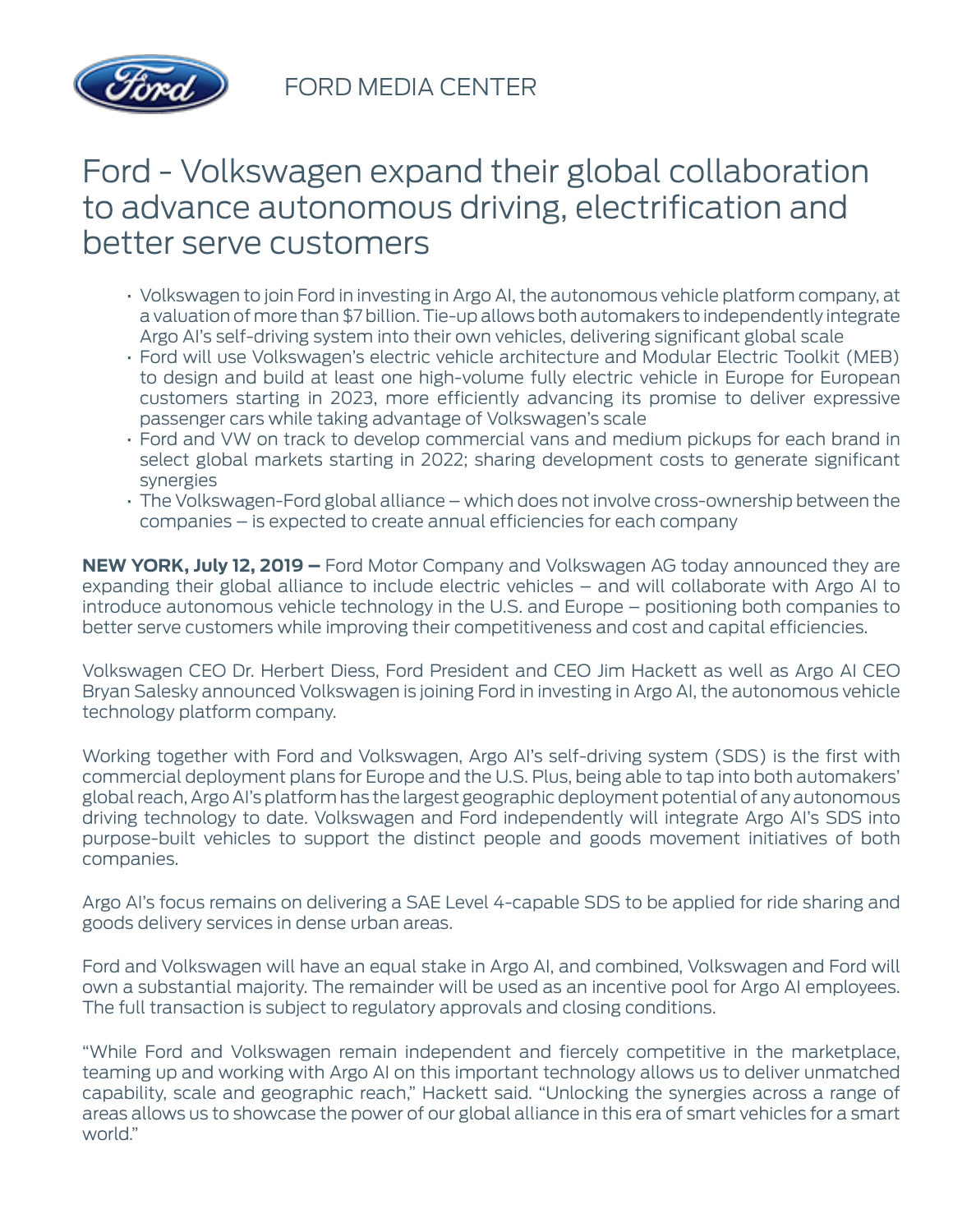Company leaders also announced Ford will become the first additional automaker to use Volkswagen's dedicated electric vehicle architecture and Modular Electric Toolkit – or MEB – to deliver a high-volume zero-emission vehicle in Europe starting in 2023.

Ford expects to deliver more than 600,000 European vehicles using the MEB architecture over six years, with a second all-new Ford model for European customers under discussion. This supports Ford's European strategy, which involves continuing to play on its strengths – including commercial vehicles, compelling crossovers and imported iconic vehicles such as Mustang and Explorer. Volkswagen started developing its MEB architecture in 2016, investing approximately \$7 billion in this platform. The car-maker is planning to use this platform to build approximately 15 million cars for the Volkswagen Group alone in the next decade.

For Ford, using Volkswagen's MEB architecture is part of its more than \$11.5 billion investment in electric vehicles worldwide – and supports Ford's commitment to offer its European customers a broad range of electric vehicles while meeting its sustainability commitments.

"Looking ahead, even more customers and the environment will benefit from Volkswagen's industryleading EV architecture. Our global alliance is beginning to demonstrate even greater promise, and we are continuing to look at other areas on which we might collaborate," Diess said. "Scaling our MEB drives down development costs for zero-emissions vehicles, allowing for a broader and faster global adoption of electric vehicles. This improves the positions of both companies through greater capital efficiency, further growth and improved competitiveness."

The alliance, which covers collaborations outside of Volkswagen and Ford's joint investments in Argo AI, does not entail cross-ownership between the two companies and is independent from the investment into Argo AI. The alliance is governed by a joint committee, which is led by Hackett and Diess and includes senior executives from both companies.

The companies also are on track to deliver medium pickup trucks for global customers, aiming to start in 2022, followed by commercial vans.

## **Equal Shareholders in Argo AI**

Volkswagen will invest \$2.6 billion in Argo AI by committing \$1 billion in funding and contributing its \$1.6 billion Autonomous Intelligent Driving (AID) company, which includes more than 200 employees – most of whom have been developing self-driving technology for the Volkswagen Group.

As part of the transaction, Volkswagen also will purchase Argo AI shares from Ford for \$500 million over three years. Ford will invest the remaining \$600 million of its previously announced \$1 billion cash commitment in Argo AI.

The full transaction represents a valuation for Argo AI that totals more than \$7 billion.

Both automakers see significant potential, including profitable growth by tapping new business areas tied to autonomous technology.

Argo AI plans to work closely with Ford and Volkswagen to provide the autonomous vehicle technology the automakers need to deliver fully integrated self-driving vehicles that can be manufactured at scale for safe, reliable and durable deployment in ride sharing and goods delivery services.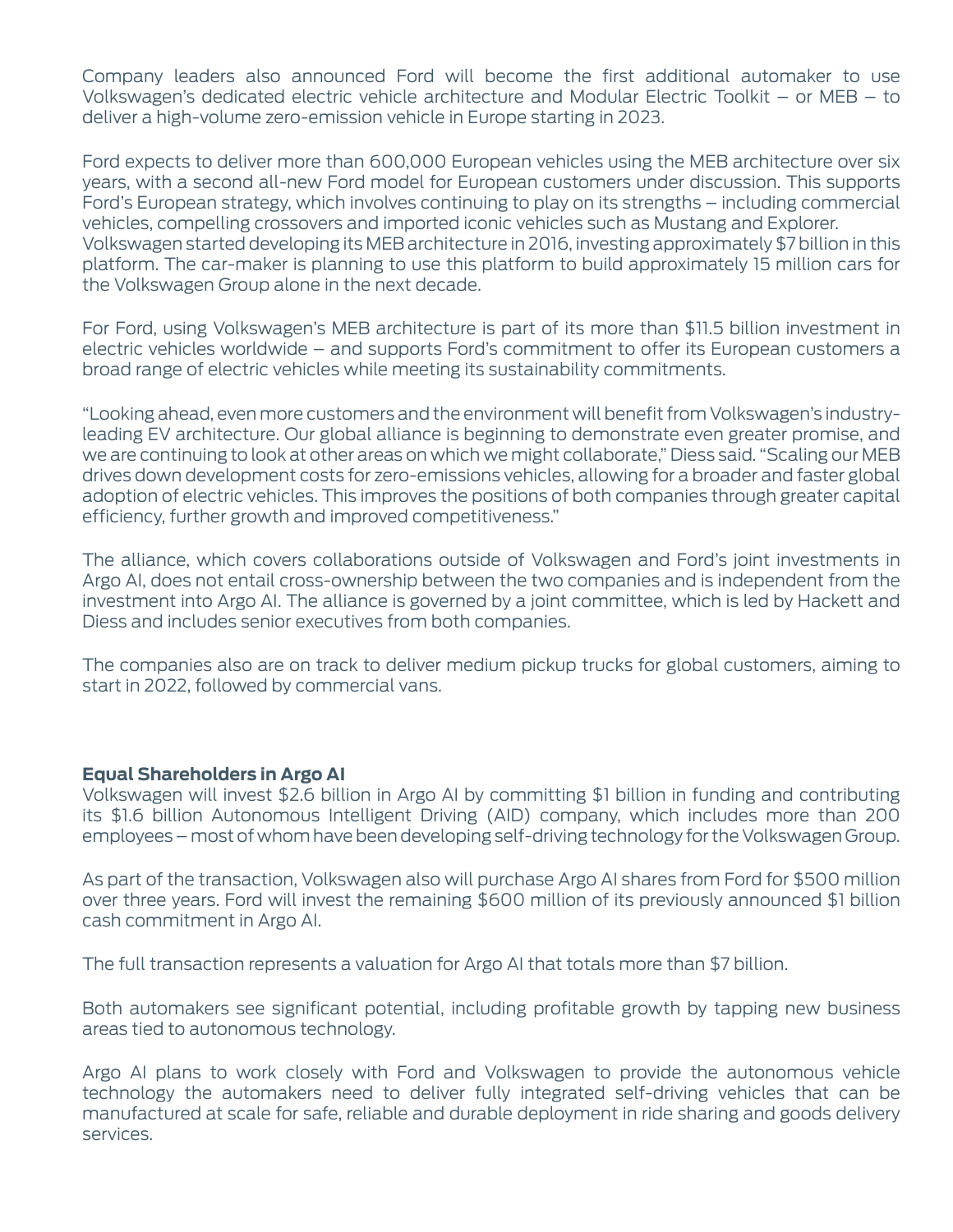"Argo AI is fortunate to have a world-class team due to our clear mission and the commitment to deployment from our partners, and together with AID employees, we will have a global workforce to attract even more of the best talent," said Salesky, co-founder of Argo AI. "Plus, thanks to Ford and Volkswagen, Argo AI technology could one day reach nearly every market in North America and Europe, applied across multiple brands and to a multitude of vehicle architectures."

Based in Munich, Germany, AID will become Argo AI´s new European headquarters and will be led by AID's current CEO Karlheinz Wurm. With the addition of AID employees, Argo AI will grow from 500 to over 700 employees globally.

In addition to its global headquarters in Pittsburgh, Pa., the new location marks Argo AI's first engineering center in Europe and the fifth globally in addition to Dearborn, Mich.; Cranbury, NJ; and Palo Alto, Calif. Collaborating with Ford, Argo AI also is testing its technology in Miami and Washington, D.C., where together they plan deployment of commercial services.

#### **Ford to Use Volkswagen's MEB Electric Vehicle Architecture for 600,000 Vehicles**

Ford plans to design an all-new, MEB-platform-based EV model, which starts arriving in 2023, in Köln-Merkenich, Germany. Volkswagen will supply MEB parts and components as part of the collaboration.

Both companies also will continue to target additional areas where they can work together on electric vehicles – a key strategic priority for both companies as they drive to accelerate the transition to sustainable and affordable mobility.

The agreement with Ford is a cornerstone in Volkswagen's electric strategy, supporting the growth of the e-mobility industry and facilitating global efforts to reach the Paris 2050 Agreement.

## **Commercial Van and Pickup Collaboration On-Track**

Ford and Volkswagen remain on track in their previously announced plan to improve their respective strengths in commercial vans and medium pickups in key global markets. The work on these vehicle lines will create significant efficiencies for each company.

Ford will engineer, source and build the previously announced medium pickup for both companies for customers in Europe, Africa, the Middle East, Asia Pacific and South America, with trucks expected to arrive in key markets as early as 2022.

For both companies, Ford intends to engineer, source and build larger commercial vans for European customers starting in 2022, and Volkswagen intends to develop, source and build a city van for sale in Europe and other select global markets.

Volkswagen and Ford have strong complementary commercial van and pickup businesses around the world, with popular models including the Ford Transit lineup and Ranger as well as the Volkswagen Transporter, Caddy and Amarok.

As both companies expect customer demand for medium pickups and commercial vans to grow globally in the next five years, collaborating on these key segments will allow better technologies and more innovation to reach their respective customers more quickly – with better plant capacity utilization.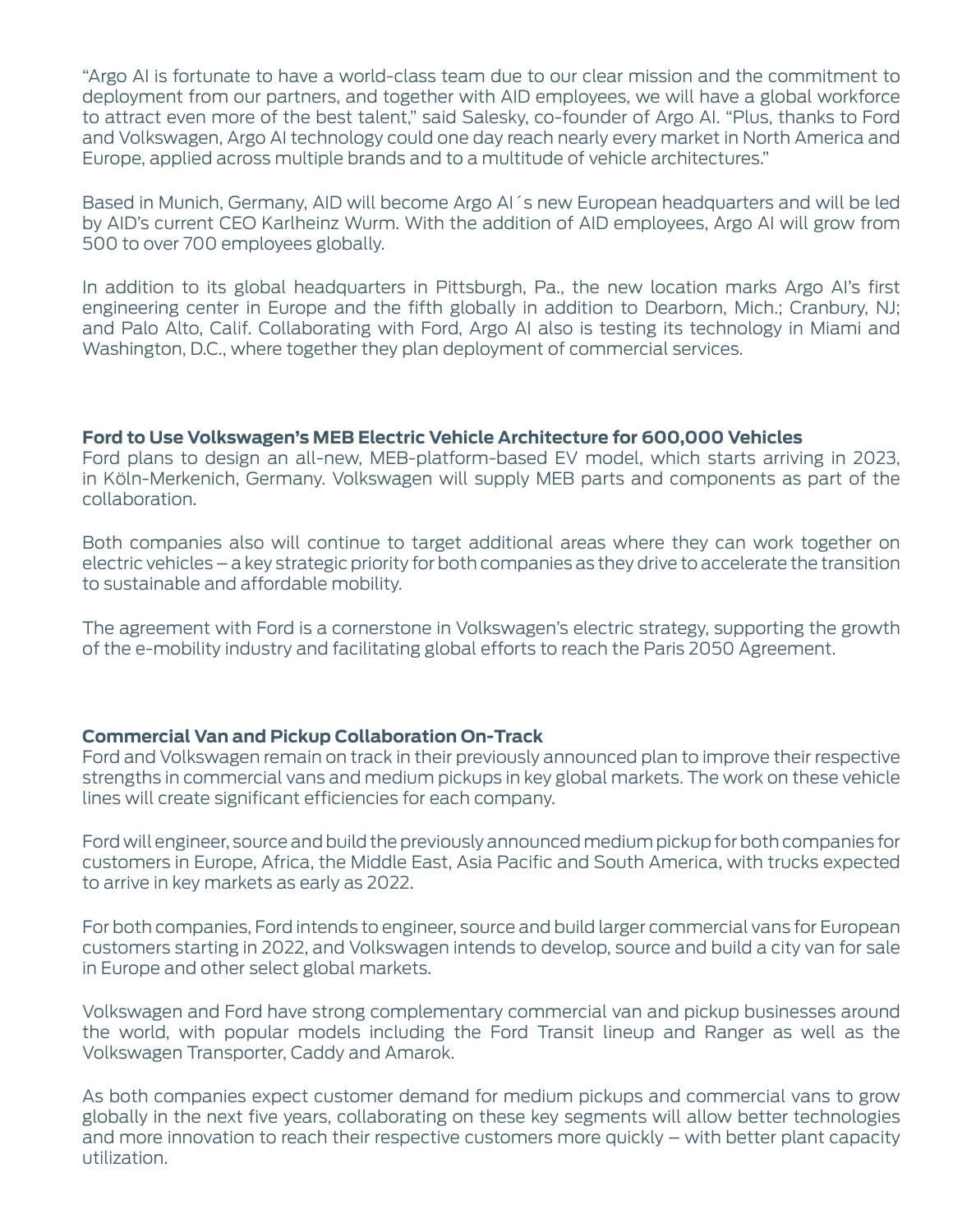## About Volkswagen Group

The Volkswagen Group, with its headquarters in Wolfsburg, is one of the world's leading automobile manufacturers and the largest carmaker in Europe. The Group comprises twelve brands from seven European countries: Volkswagen Passenger Cars, Audi, SEAT, ŠKODA, Bentley, Bugatti, Lamborghini, Porsche, Ducati, Volkswagen Commercial Vehicles, Scania and MAN. The passenger car portfolio ranges from small cars all the way to luxury-class vehicles. Ducati offers motorcycles. In the light and heavy commercial vehicles sector, the products include ranges from pick-ups, buses and heavy trucks. Every weekday, 664,496 employees around the globe produce on average 44,567 vehicles, are involved in vehicle-related services or work in other areas of business. The Volkswagen Group sells its vehicles in 153 countries. In 2018, the total number of vehicles supplied to customers by the Group globally was 10,8 million (2017:10,7 million). The passenger car global market share was 12.3 per cent. In Western Europe 22.0per cent of all new passenger cars come from the Volkswagen Group. Group sales revenue in 2018 totaled €235.8 billion (2017: €231 billion). Earnings after tax in 2018 amounted to €17.1 billion (2017:€11.6 billion). [www.volkswagenag.com.](http://www.volkswagenag.com/)

# About Ford Motor Company

Ford Motor Company is a global company based in Dearborn, Michigan. The company designs, manufactures, markets and services a full line of Ford cars, trucks, SUVs, electrified vehicles and Lincoln luxury vehicles, provides financial services through Ford Motor Credit Company and is pursuing leadership positions in electrification, autonomous vehicles and mobility solutions. Ford employs approximately 196,000 people worldwide. For more information regarding Ford, its products and Ford Motor Credit Company, please visit [www.corporate.ford.com](http://www.corporate.ford.com/).

# About Argo AI

Argo AI is an autonomous vehicle technology platform company based in Pittsburgh, Pennsylvania. The company is developing self-driving technology in partnership with leading automakers to provide a safer, more affordable, convenient, and accessible way to get around. Argo AI employs approximately 500 people with engineering centers located in Dearborn, Mich.; Cranbury, NJ; and Palo Alto, Calif. For more information regarding Argo, please visit [www.argo.ai.](http://www.argo.ai/)

## Forward Looking Statements

Statements included herein may constitute "forward-looking statements" within the meaning of the Private Securities Litigation Reform Act of 1995. Forward-looking statements are based on current expectations for future events. Actual results could differ materially from those stated